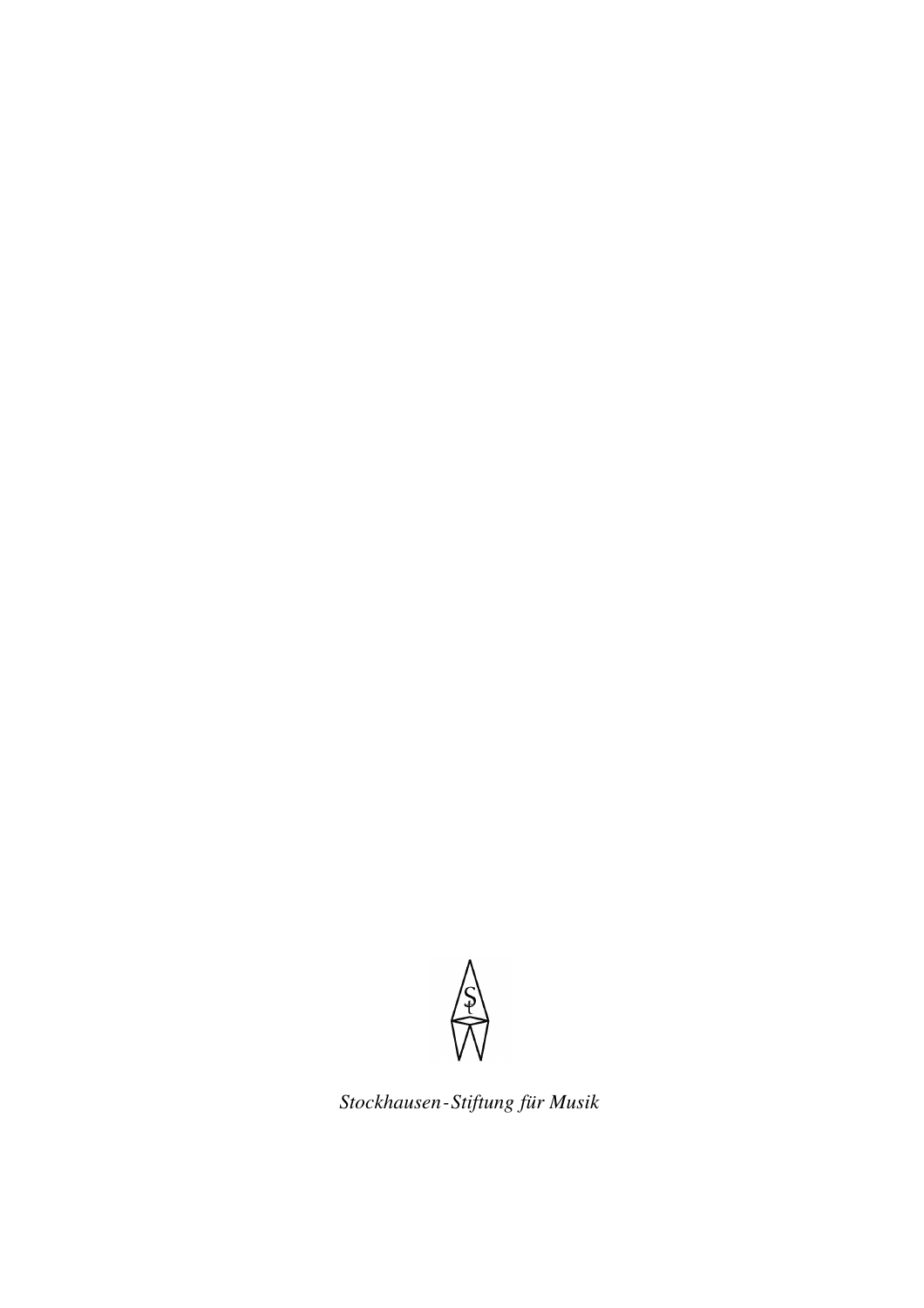First edition 2012 Published by *Stockhausen-Stiftung für Musik* 51515 Kürten, Germany (Fax +49-[0] 2268-1813) www.stockhausen-verlag.com

All rights reserved. Copying prohibited by law.

O c Copyright *Stockhausen-Stiftung für Musik* 2012

Translation: Jayne Obst Layout: Kathinka Pasveer

ISBN: 978-3-9815317-0-1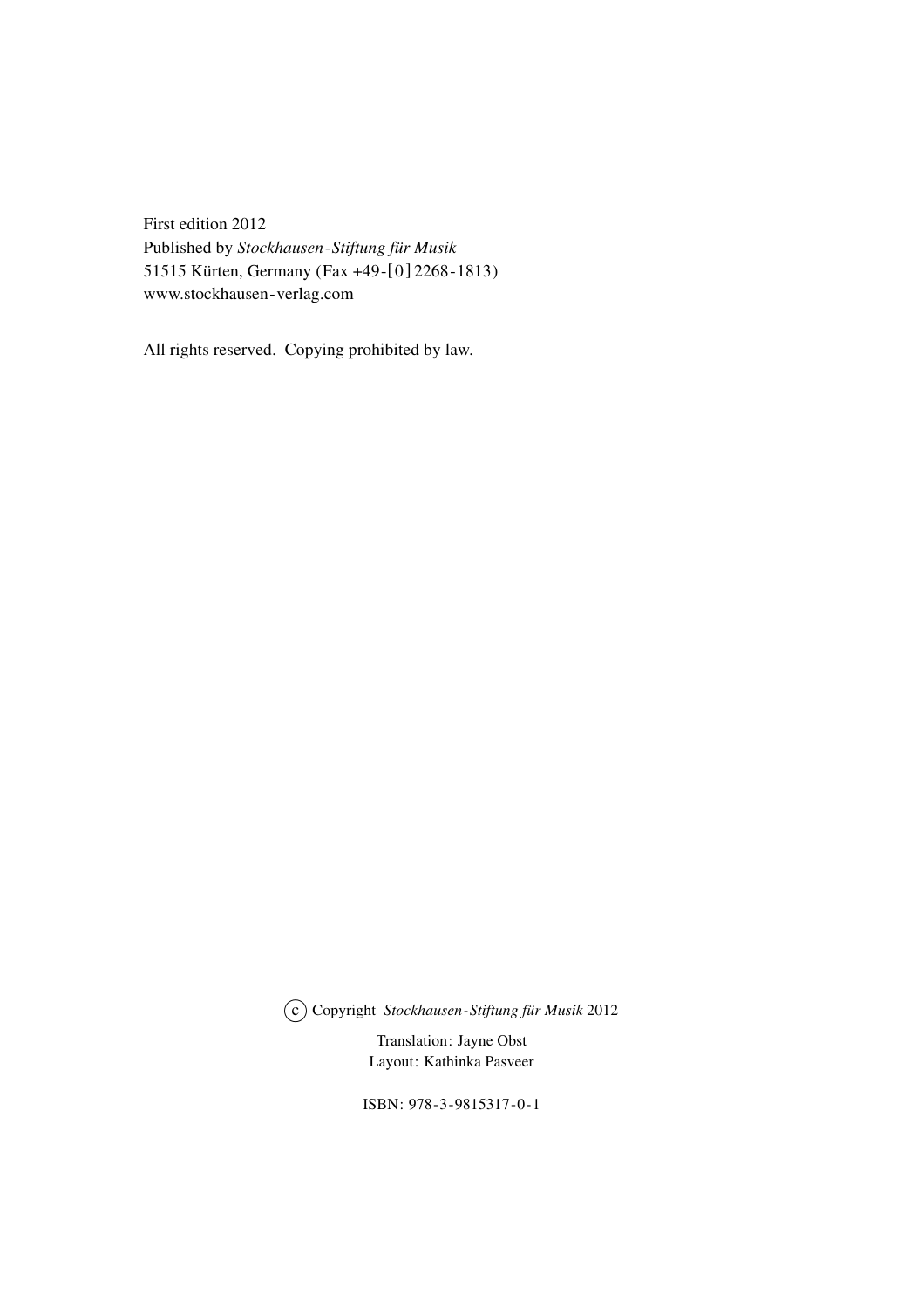## **STOCKHAUSEN**

# A THEOLOGICAL INTERPRETATION

BY

THOMAS ULRICH



*Stockhausen-Stiftung für Musik*

2012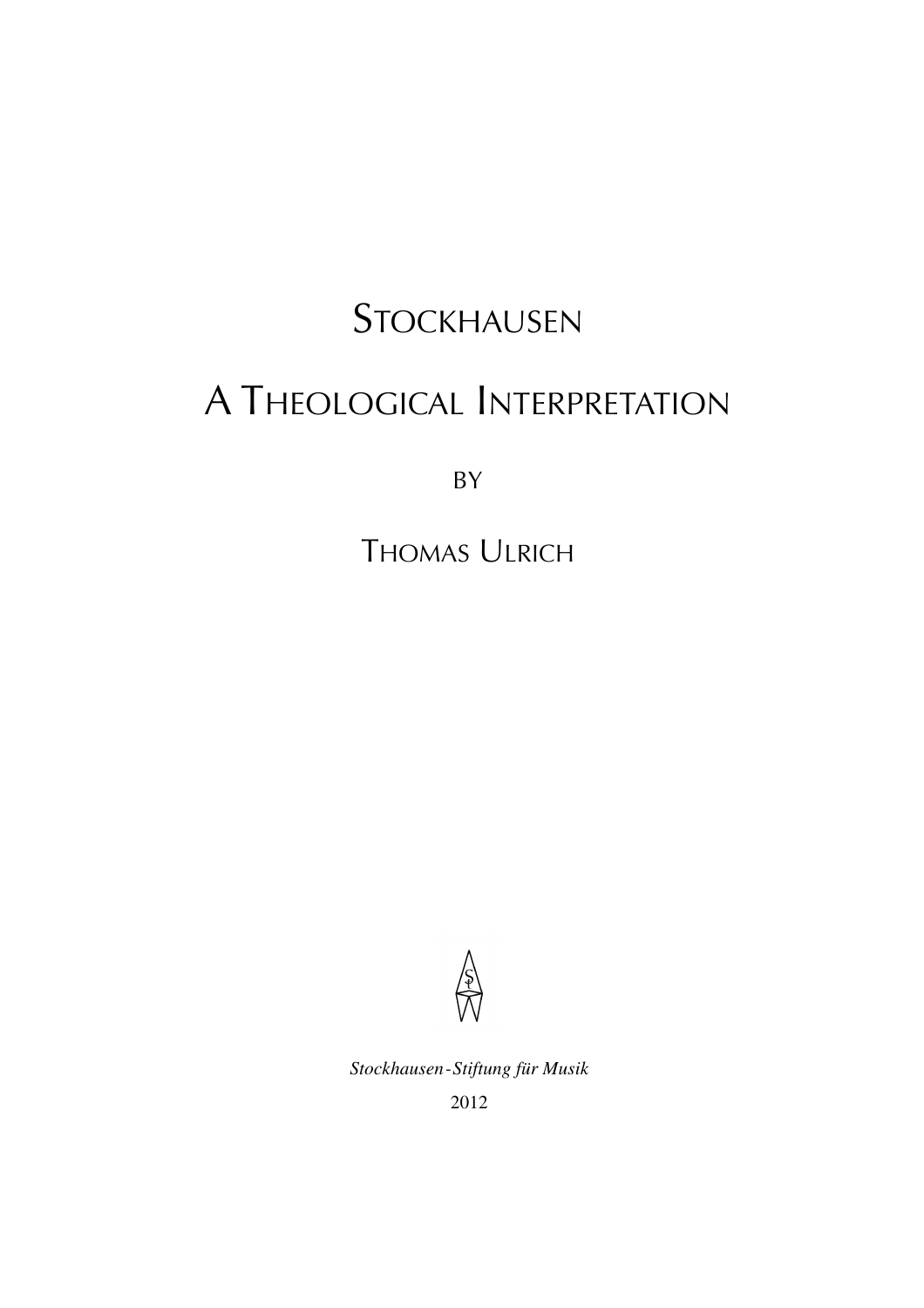### TABLE OF CONTENTS

|    |    |                                                           | VII    |
|----|----|-----------------------------------------------------------|--------|
|    |    |                                                           | VII    |
| I. |    |                                                           | 3      |
|    | 1. |                                                           | 3      |
|    | 2. |                                                           | 5      |
|    | 3. |                                                           | 7      |
|    | 4. | The Artistic Application of Stockhausen's                 |        |
|    |    |                                                           | 14     |
|    | 5. | Effects of Metaphysical Theology on the Young Stockhausen | $22\,$ |
|    |    | a.                                                        | 22     |
|    |    | b.                                                        | 23     |
|    |    | c.                                                        | 25     |
|    |    | d.                                                        | 26     |
|    | 6. | The Structure of Stockhausen's Metaphysical Theology –    |        |
|    |    |                                                           | 28     |
| П. |    |                                                           | 33     |
|    | 1. |                                                           | 33     |
|    | 2. |                                                           | 36     |
|    | 3. |                                                           | 37     |
|    |    | a.                                                        | 38     |
|    |    | b.                                                        | 39     |
|    |    | c.                                                        | 40     |
|    |    | d.                                                        | 41     |
|    | 4. |                                                           | 44     |
|    | 5. |                                                           | 47     |
|    | 6. |                                                           | 51     |
|    |    |                                                           |        |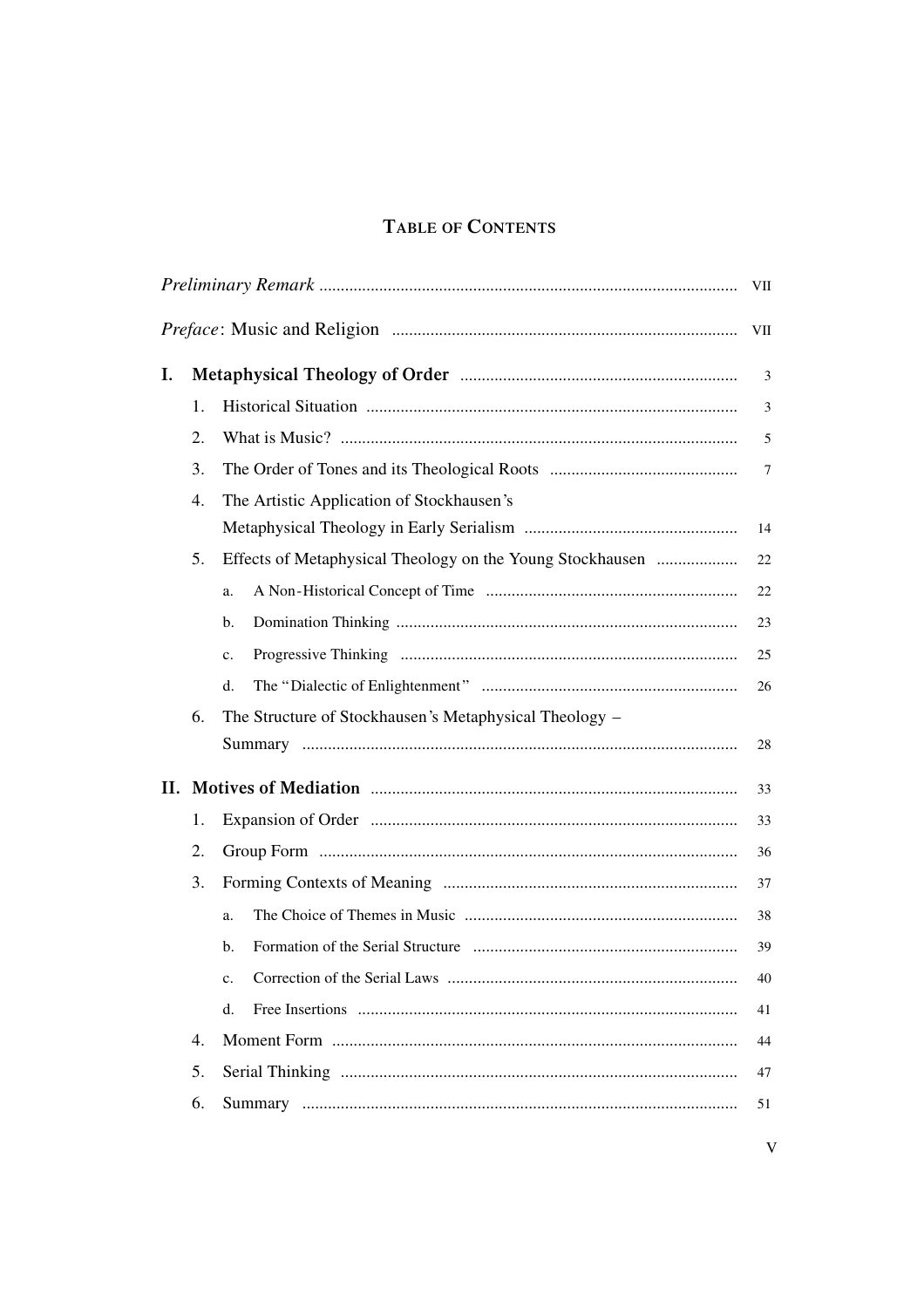#### STOCKHAUSEN - A THEOLOGICAL INTERPRETATION

|                                                                                                             |    |    | 55  |  |  |
|-------------------------------------------------------------------------------------------------------------|----|----|-----|--|--|
|                                                                                                             | 1. |    | 55  |  |  |
|                                                                                                             | 2. |    | 66  |  |  |
|                                                                                                             | 3. |    | 73  |  |  |
|                                                                                                             |    |    | 79  |  |  |
|                                                                                                             | 1. |    | 79  |  |  |
|                                                                                                             | 2. |    | 83  |  |  |
|                                                                                                             |    | a. | 83  |  |  |
|                                                                                                             |    | b. | 85  |  |  |
|                                                                                                             |    | c. | 89  |  |  |
|                                                                                                             | 3. |    | 93  |  |  |
|                                                                                                             |    | a. | 93  |  |  |
|                                                                                                             |    | b. | 96  |  |  |
|                                                                                                             |    | c. | 99  |  |  |
|                                                                                                             |    |    | 99  |  |  |
|                                                                                                             |    |    | 103 |  |  |
|                                                                                                             |    | d. | 109 |  |  |
|                                                                                                             |    |    | 109 |  |  |
|                                                                                                             |    |    | 110 |  |  |
|                                                                                                             |    |    | 113 |  |  |
|                                                                                                             |    |    | 116 |  |  |
|                                                                                                             |    |    | 119 |  |  |
|                                                                                                             | 1. |    | 119 |  |  |
|                                                                                                             | 2. |    | 123 |  |  |
|                                                                                                             | 3. |    | 125 |  |  |
|                                                                                                             |    |    | 130 |  |  |
| 131                                                                                                         |    |    |     |  |  |
| About the Author manufactured and the Author manufactured and the Author manufactured and the Author<br>138 |    |    |     |  |  |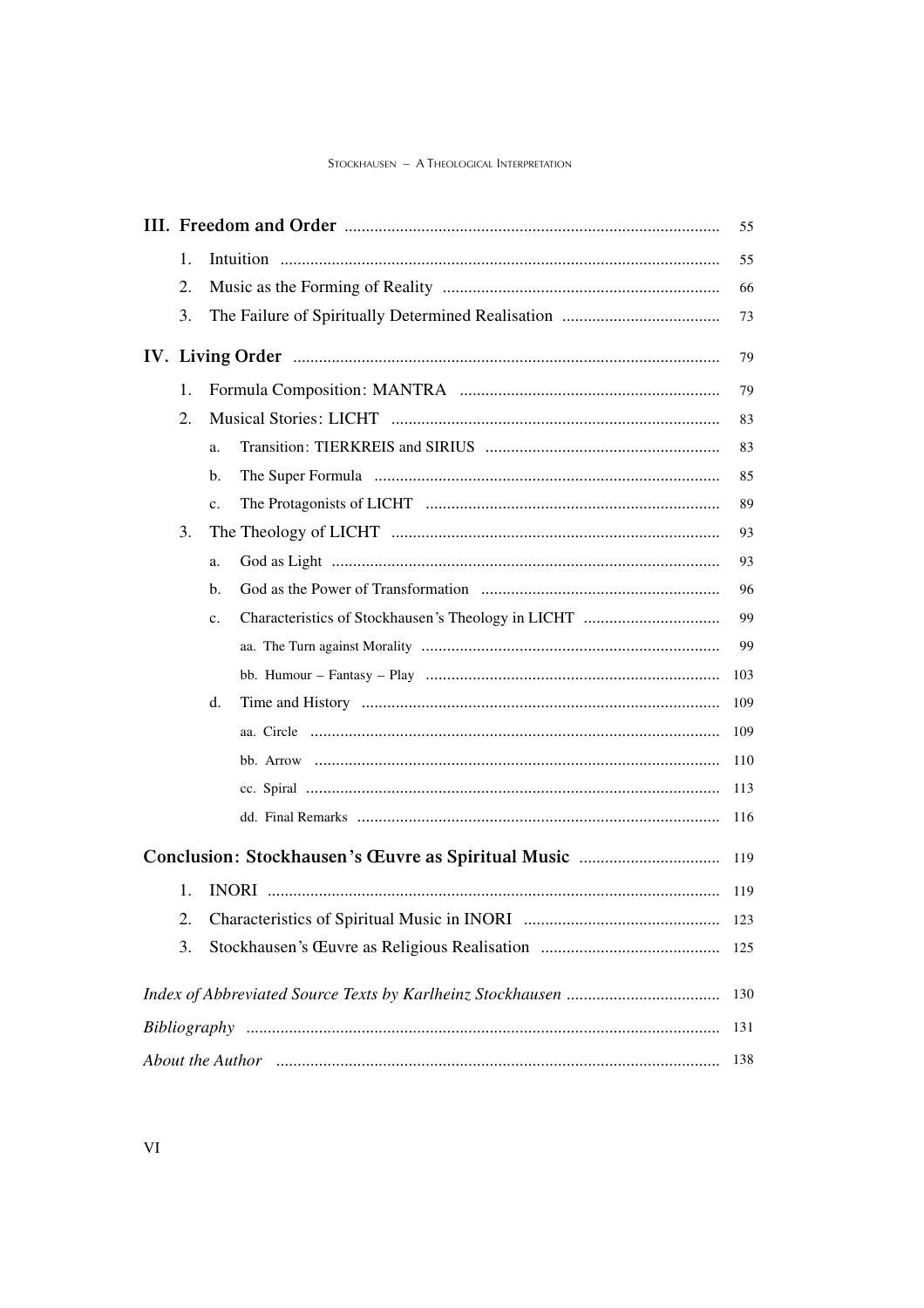#### *Preliminary Remark*

This text is the English translation of the parts pertaining to Karlheinz Stockhausen's works from the German book *Neue Musik aus religiösem Geist. Theologisches Denken im Werk von Karlheinz Stockhausen und John Cage* [*New Music from a Religious Spirit. Theological Thought in the Œuvres of Karlheinz Stockhausen and John Cage*], Saarbrücken 2006. The author augmented and adapted the text for this publication, but only in exceptional cases was he able to treat literature which was published after the German text had been finished.

### *Preface*: **Music and Religion**

Music and religion emerge together out of the darkness of prehistoric times; the reference to religion was always substantial for the development of music – so substantial, that when, during the course of western cultural history, it dissolved its ecclesiastical bond and appeared as an autonomous art form, it became an art-religion [Kunstreligion], thus realising its relation to religion within itself.

Can the reason for that be found in the peculiarity of the musical material? The tones of music are not directly related to reality; they do not characterise worldly reality like the words of a language – they do not portray reality as do lines, colours and forms in the visual arts. Thus, already the outward appearance of music gives it something equivocal, abstract, mysterious, that positions it next to religious mysticism;<sup>1</sup> music is spiritual, immaterial, and it is profoundly coherent that in Hebrew thought, God's creative spirit is embodied in the breath, in breathing – the material origin of sound and tone in music. Adorno had these contexts in mind when he spoke about music possessing a theological aspect, in its language, which does not directly designate, but which refers to the concealment of the divine name.<sup>2</sup>

If music therefore is a human expression of life, so intimately connected to religion, then it must become an important subject of theological reflection; one can only do justice to the theme of the relationship between religion and music if music is viewed in the entire wealth of its appearance. When considering the theme "Music and Religion", one must therefore be careful not to treat only church music, music for worship, liturgical music, or the so-called "spiritual music". If music as such possesses an affinity to religion, then not only music that explicitly handles religious themes is meant; on the contrary, music in its entire diversity is able to express religious truth<sup>3</sup> – that will become particularly clear with absolute music. Because especially demanding

<sup>1</sup> As Dieter Schnebel says: "Ritual is directed at a numen, is invocation. Now, does this not apply to music as a whole, since its material – the sounds and noises – is already a mystery in itself? In fact music in its essence is a ritual, albeit an abstract one. – Speaking with Kant: Ritual 'an sich'." (*Ritual – Musik*, in: *Musik und Ritual*, eds. B. Barthelmes and H. de la Motte-Haber, = Veröffentlichungen des Instituts für Neue Musik und Musikerziehung Darmstadt, vol. 39, Mainz 1999, p. 17.)

<sup>2</sup> See *Quasi una fantasia. Musikalische Schriften II*, Frankfurt am Main 1963, p. 11.

<sup>3</sup> As pointed out by Jeremy S. Begbie in: *Theology, Music and Time*, Cambridge 2000, pp. 3ff; he writes: "My guiding conviction in this book is that music can serve to enrich and advance theology, extending our wisdom about God, God's relation to us and to the world at large." (p. 3).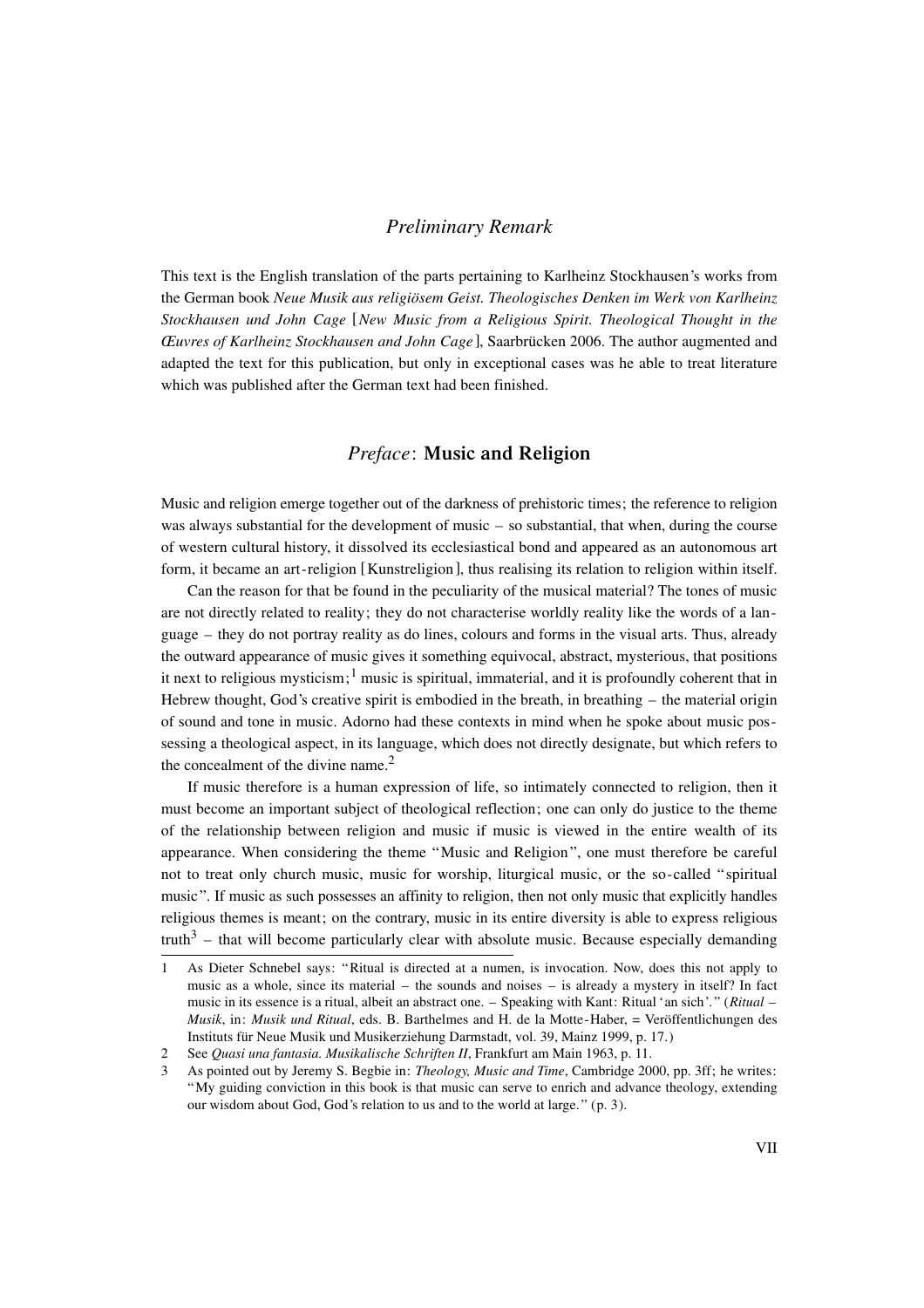music is a comprehensive expression of the experiences of the world and of time; its treatment of the material and construction of form displays an ideology that shows more penetrating understanding than texts set to music or programmatically designed titles. That is why during the middle ages, music belonged to the seven *artes liberales*, and – together with arithmetic, geometry and astronomy – formed the *quadrivium*, the science of order dominated by numbers, which comprehensively taught how to recognise the order of the cosmos. Whoever – as a *musicus* – became involved with music looked into the image of the cosmic order.

When we direct our attention here to the association of theology and music, we will not be as general. Because in recent history, music, as all arts, no longer speaks a universally binding language. Rather, music appears to be the œuvre of individual composers. We will be exploring the œuvre of Karlheinz Stockhausen, who – as a creative spirit and a teacher – has substantially influenced western art music since 1950. He himself has repeatedly stated that his complete œuvre is to be understood in a religious way, speaking of music as a "fast airship to the Divine." Even if Stockhausen sees his life's work as a unity, everyone else who has followed his work has witnessed an often dramatic development during which gradual changes stand next to stark breaks and sharp turnabouts, until Stockhausen advances from a metaphysically defined point of departure to finally reach a historical, even incarnational thinking. Perhaps it is also due to the fact that Stockhausen, even today, has always had difficulties being accepted, since he requires the listener to follow him through quite different landscapes, and  $-$  at least up into the 1970's  $-$  to realise with him one new point of departure after another. The thesis of this book is that it was precisely theological aporia that fuelled Stockhausen's artistic development until he found a stable basis for his work in formula-composition, namely a musical language that makes it possible to situate historical individuality in a free relationship to God.

Thus, this investigation does not limit itself to proving in a general way that Stockhausen's œuvre is religiously influenced. Rather, its purpose is to discover a specifically formulated theology by analyzing his works and comments. On the one hand, in regard to the music, it should be a contribution to the analysis and comprehension of the works and in concrete examples illustrate how a particular ideology can be realised musically using compositional techniques, and how, conversely, compositional necessities influence the form of thinking, of theology. On the other hand, in a theological vein, the œuvre of the composer is an example of what Paul Tillich called "religious realisation".<sup>4</sup> The question is: How do religious experiences and beliefs achieve a concrete form? Theology itself can be called a "religious realisation"; it puts religion in the form of contextual thinking, such as a system of thinking. Another form of religious realisation is what is called "discipleship" in Christian tradition: the attempt to give faith a form in one's own life. Between these two is religious music. Theological thinking is a realisation in the medium of the spirit. In this medium, thinking remains limited to the field of thinking and can therefore take on almost any conceivable form – thinking can be formed in many ways and therefore offers little resistance to intention. The projects in the planning of life are completely different; here, the material resistance to religious intentions is often so great (including the entire impenetrable weave of physical condition, character, economic situation, history, wishes and interests of the

<sup>4</sup> A book title by Tillich from 1930.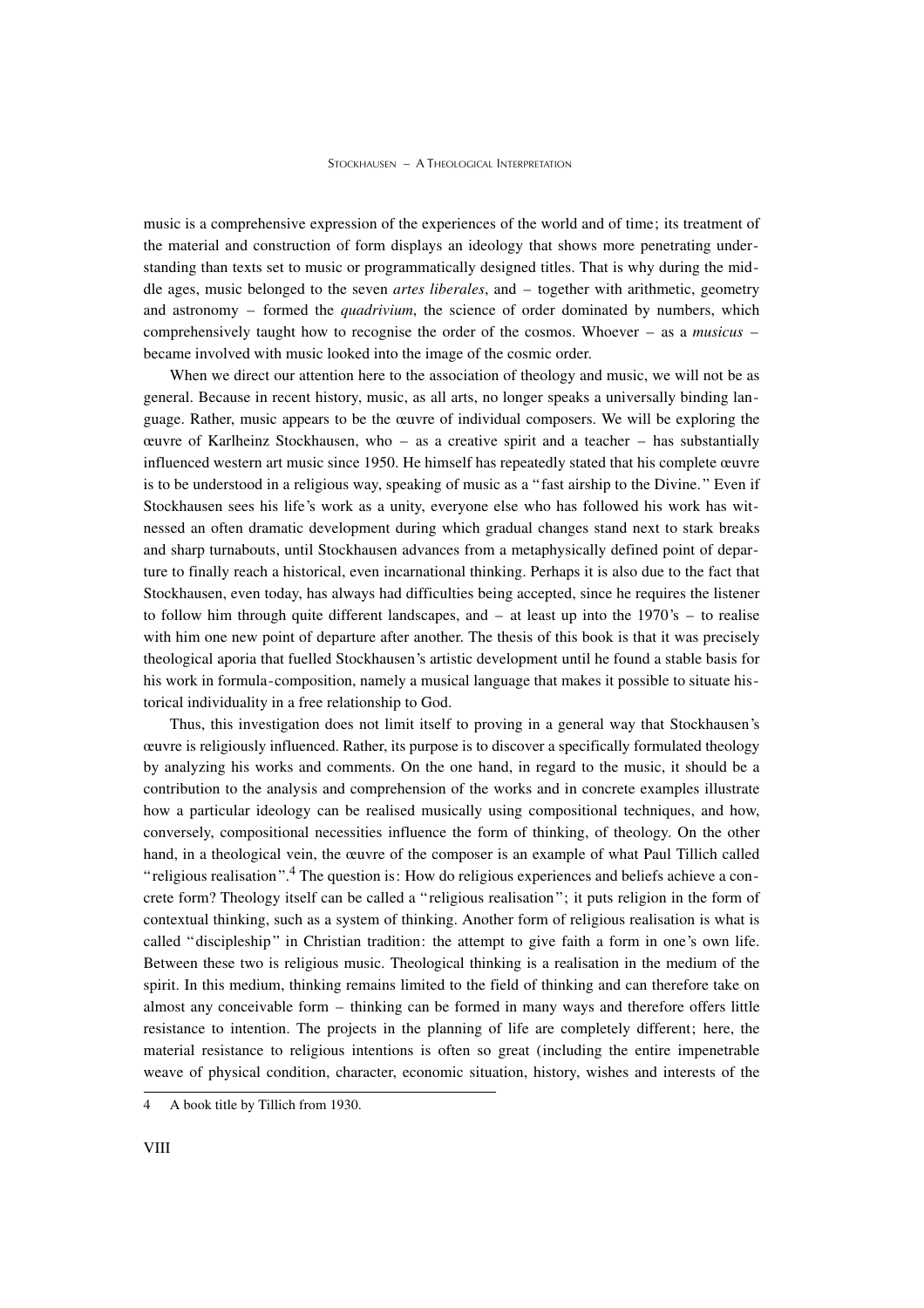#### Preface

people with whom one is closely associated and much more), that what was actually intended can only be realised to a very small extent; this is further exacerbated by the enigmatic complexity of factors that influence life. Musical composition, in contrast, is intelligible. It is a work of the mind; therefore all form principles are basically accessible to analysis. However, it does not remain in the mind but realises itself in the sensual material of sound, and must take on a form in the relentless stream of time. In artistic form, the spirit leaves its own kingdom and works against the opposing (sound-) reality, which, as the "other" confronts the spiritual impulse. In an intelligible way, the resistance of reality to the freely hovering spirit becomes clear; in this sense, art is an experimental field for the question of what is realisable in which way. Because religious faith wants to be more than a simple play of thought, the observation of religious music in the broadest sense is highly meaningful for faith and for theology. This is a field opening up for theological analysis that has hardly been noticed in its fundamental theological importance. That is why there are no proven methods for the theological interpretation of musical works, which will become apparent in the course of this investigation. In that sense, two comments to begin with:

- 1. A postulate for an investigation such as we envision is primarily to examine the works themselves as much as possible and not so much to interpret the explicitly expressed ideology of the composer. For this reason, we have elected not to analyze the spiritual- and religious-historical backgrounds and, to a certain extent, the abyss of the motives to which Stockhausen occasionally refers. Therefore, those interested in Jakob Lorber or the "Urantia Book".<sup>5</sup> will not be satisfied. Apparently Stockhausen himself does not think that these kinds of references contribute substantially to comprehending his music; at any rate they played no role whatsoever in his own analyses of his works at the Kürten masterclasses. That is probably because Stockhausen came across these traditions quite accidentally – something about them fascinated him, he picked up and used certain themes, pictures, names, but the basic direction of his thinking remained untouched by them. One recognises that in examining his compositional methods. Then it becomes theologically fascinating and important impulses can be gained; the common criticism of Stockhausen (not only from the churches), which sneers at off-centre esoterics, is primitive itself, unworthy of the subtleness of his compositions and the notability of his path of development.
- 2. The issue is not that Stockhausen's music names, expresses, symbolises or foreshadows the Divine in the sense that particular musical expressions describe a religious circumstance.<sup>6</sup> Rather, his works express a particular religious position. We are not looking for single religious topics in the works, but rather we question how faith is expressed and realised in them. What is important are fundamental religious structures,<sup>7</sup> the relationship between God, mankind and the world. A particular perspective of this relationship is characterised in the

<sup>5</sup> About the relevance of *The Urantia Book* for Stockhausens's works, see my essay *Christlicher Glaube im Weltraum-Zeitalter. Stockhausen und "Das Buch Urantia"*, MusikTexte 129, May 2011, pp. 30–36. 6 See Christoph Krummacher, *Musik als praxis pietatis*, Göttingen 1994, pp. 125ff.

<sup>7</sup> Wolfgang Kemp, *Christliche Kunst. Ihre Anfänge, ihre Strukturen*, München 1994, p. 17, speaks about a religion's knowledge of structure that expresses itself in art. Thus: structure **is** the true content; Robin Maconie sees this differently; see *Other Planets: The Music of Karlheinz Stockhausen*, Lanham 2005, pp. 152f.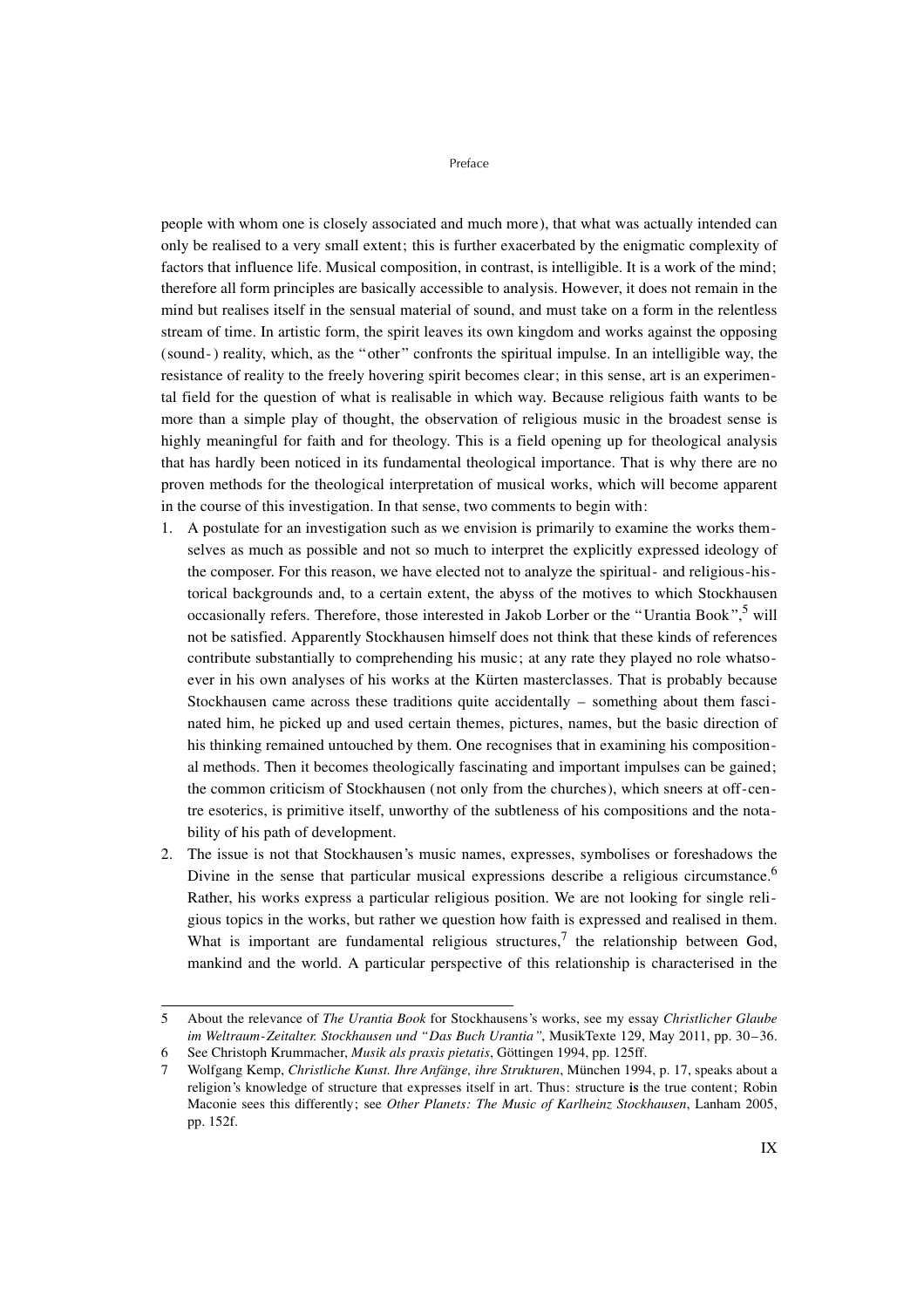œuvre, and that is why it is theologically interesting. Here, within the medium of art we are confronted with the same state of affairs as in the project of discipleship: In discipleship the Christian life does not express God Himself, rather it is an answer of faith that biographically concretises what is important for that faith.

Even if Stockhausen always emphasised that he, as a "servant of God", understood his music to be for praising God, a theological interpretation – such as the one we are attempting – is a hazardous enterprise. An artwork does not begin to speak until I encounter it with my own questions, with my own interest. Understanding does not happen automatically, not even when I endeavour to be spiritually open; on the contrary, a particular perspective is required by the one trying to comprehend. The spiritual background from which I observe a work substantially influences what I will see – a "work as such" does not exist; but rather it lights up in various ways respectively, coloured by the perspective of the observer. That will become especially clear when we compare this study with the comprehensive book *Other Planets. The Music of Karlheinz Stockhausen* by Robin Maconie (2005). The latter reflects on the further development of Stockhausen's music, but the emphasis is clearly on the individual pieces. They are shown in their originality and singularity and placed into the stream of the history of ideas (in particular that of the  $20<sup>th</sup>$  century); the author's often very personal associations control the focus and allow a multitude of phenomena to appear. In contrast, our study seeks the unity of the life work. It seeks the basic impulse that is decisive for Stockhausen's work, that guides and fuels his development, and finds it in the religious question: What kind of music not only makes the comprehensible comprehensible, but also devotes itself to truth in a comprehensive sense,  $\frac{8}{3}$  thus expressing something that is really not expressible?<sup>9</sup> Or, put differently, theologically: How can speaking about God achieve an artistic /musical form? The weight of this question is what – according to the theory – fuels creativity – the weight of this question prohibits Stockhausen from stopping at the solutions offered by his early pieces, makes it necessary to proceed. This assessment casts a bright light on his œuvre; even if, as a consequence, many details of his works remain neglected, hopefully substantial aspects will be exposed. One should probably be more precise: "what is substantial (i.e. in a theological context) to us" will be emphasised – the reader must judge for himself whether it is enlightening for his own comprehension of the works. Just as listening to music is a creative process,<sup>10</sup> so is its interpretation; probably Stockhausen was also surprised about some of the categories with which we examine his pieces. Thus, this study is supposed to inspire and enliven discussion, but not conclude it.

Multifarious impulses can evolve, not only for music comprehension, but also for theological reflection, not the least of which is how to deal with the problem of natural theology. That involves the question of what the human being is able to recognise of God – independent of the revelation – on the strength of his own inherent reason, in the attempt to understand and shape reality in a reli-

9 Ibid., pp. 255f.

<sup>8</sup> As Stockhausen tries to describe the difference between "mental" and "spiritual" in *Texte 2*, pp. 249f.; according to Stockhausen in 1960, Cage also writes spritual music, because he "settles everything."

<sup>10</sup> "Things are worthless if we do not do something with them. Listening is an activity." (Ibid., p. 252.)